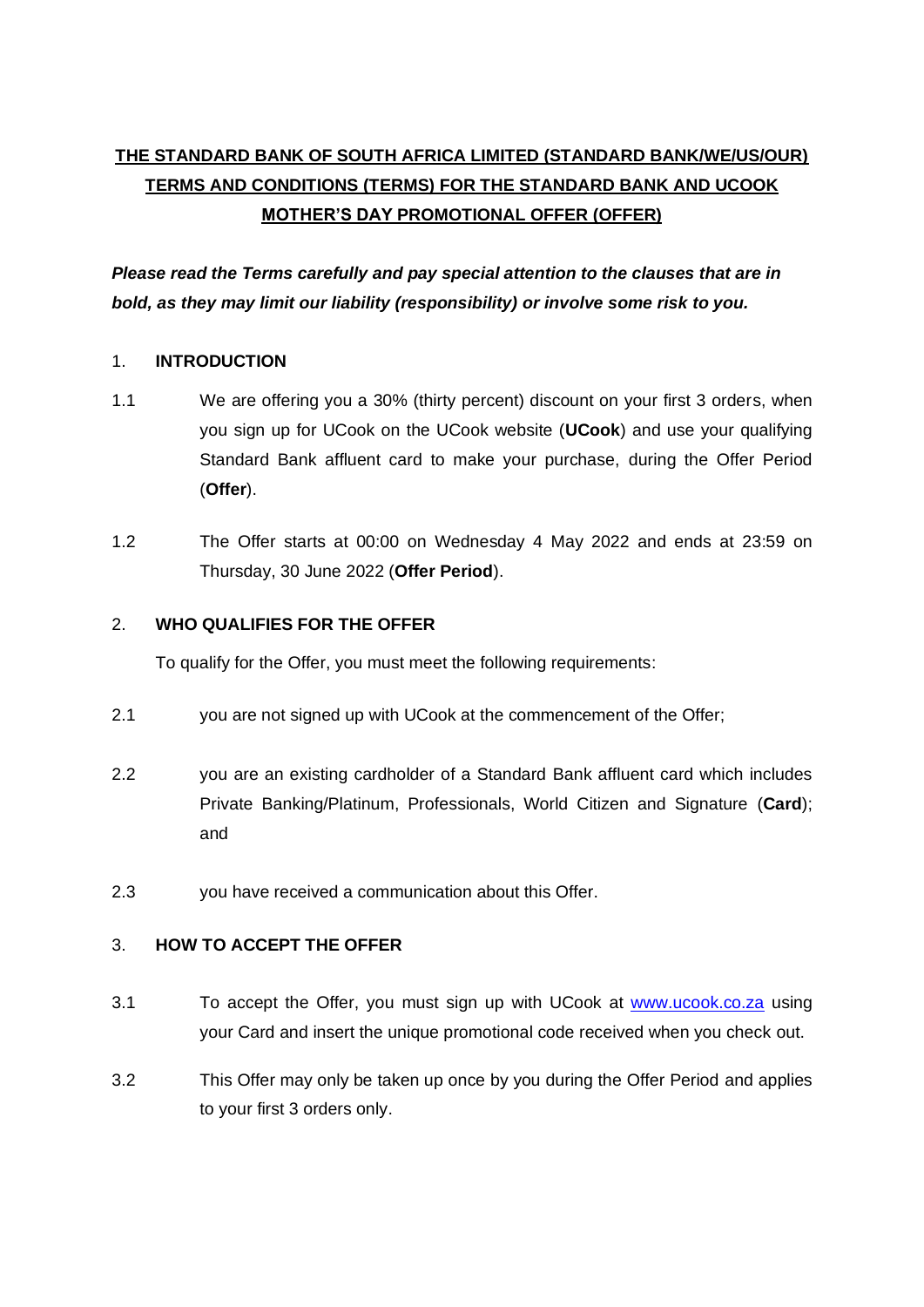3.3 If you comply with the requirements set out in clause [2](#page-0-0) above and this clause [3,](#page-0-1) you automatically qualify for the Offer.

#### 4. **GENERAL**

- 4.1 We are the promoter of the Offer. Any reference to **we/us/our** includes our directors, sponsors, agents or consultants, where the context allows for it.
- 4.2 By participating in the Offer, you agree to be bound by:
- 4.2.1 these Terms;
- 4.2.2 the Card terms and conditions; and
- 4.2.3 the UCook terms and conditions.
- 4.3 These Terms apply to the Offer and to all information (including promotional or advertising material that is published) in relation to the Offer.
- 4.4 The Offer code must be entered at checkout in order for the discount to be applied. The same Offer code should be used for your first 3 orders with UCook.
- 4.5 *We and/or UCook may need to process your personal information to make the Offer available to you. By accepting this Offer, you give your consent for us and/or UCook to process your personal information for this purpose. If you do not wish to give such consent, please do not accept or participate in this Offer.*
- 4.6 *We are not responsible for any loss or damage which you or any third party may suffer as a result of you taking up the Offer.*
- 4.7 *We are not responsible if you are not able to successfully take up the Offer for any reason, including because of an interruption in services or a technological failure.*
- 4.8 *We reserve the right to amend these Terms.*